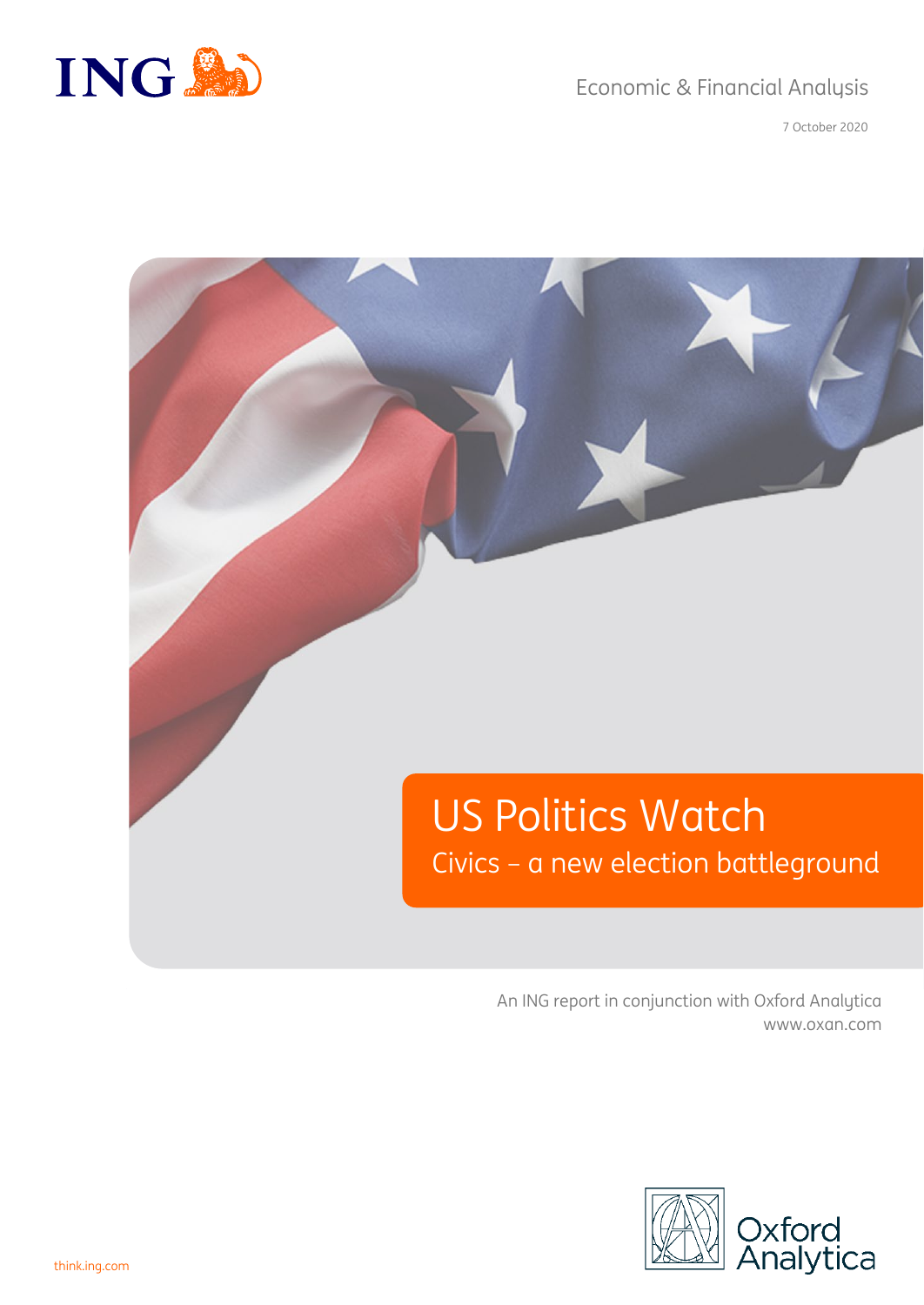# Civics – a new election battleground

No American alive can remember an election campaign like this one. The pandemic has distinguished it from all other peacetime elections since 1920 by changing the scale and nature of campaigning. The latest turn came less than a month from Election Day, with President Trump returning to the White House after having spent the weekend in hospital testing positive for Covid-19. As a result, the remaining weeks will be dominated by the virus even more than before. One scenario is that a re-invigorated Trump will personify through his recovery an ability to lead the country past the pandemic and towards economic prosperity in a second term. Alternatively, the virus will leave him lethargic and unable to wrest momentum back from his opponent Joe Biden. The 2020 election is the first time for generations that there has been so much focus on the electoral process itself. That focus could eventually produce fundamental changes to the country's civic landscape. Issues that would have dominated the final stretch of earlier campaigns, such as the Republican decision to move ahead with confirming a replacement for the late Justice Ruth Bader Ginsburg on the Supreme Court or the uncivil nature of the first presidential debate, have been eclipsed by questions about whether the country's political system will be able to produce a fair outcome. For the third time in twenty years, this election may be won by the candidate who has won fewer votes across the country than his rival, thanks to the Electoral College - and victory in the Electoral College may depend more than ever on which votes are actually counted by each state. This questioning does not stop with the democratic nature of the election system. Frustration with the filibuster in the Senate, which has so often guaranteed inaction in Congress, may finally see the end of this nineteenth century parliamentary technique. Even the structure of the Supreme Court is being called into question. Nothing in the Constitution says that it should have nine Justices and there is talk of increasing the number of Justices to alter the balance of the Court between liberals and conservatives. Whoever wins the election, we are likely to see questions about the voting process both in the immediate aftermath, followed by a deeper examination come January, particularly if the outcome is not immediately apparent after Election Night. But rethinking the electoral process could open the door to deeper changes to the institutions of government over the longer term, especially if the Democrats control both the White House and Congress. Even the structure of the Much focus on the electoral

> Oxford Analytica and ING Group teamed up again to examine the forthcoming election and the country's civic structure more broadly in order to assess how and whether the election will change the country's political institutions.

(More reports as part of the *US Politics Watch* series are available [here.\)](https://think.ing.com/search/results?keywords=oxford+analytica)

# Rethinking how America votes

### **Mail-in ballots – challenged by President Trump?**

President Trump has made mail-in ballots the focus of his concern about the electoral process. These have long been used by people who were away from their usual polling station on the day of an election, either because of military service or business travel. In recent elections they have become more common as states increasingly provide mail-in ballots upon request without requiring an explanation of why they are needed. Indeed, several states now automatically send out mail-in ballots to all registered votes. Most

# process itself

Supreme Court is being called into question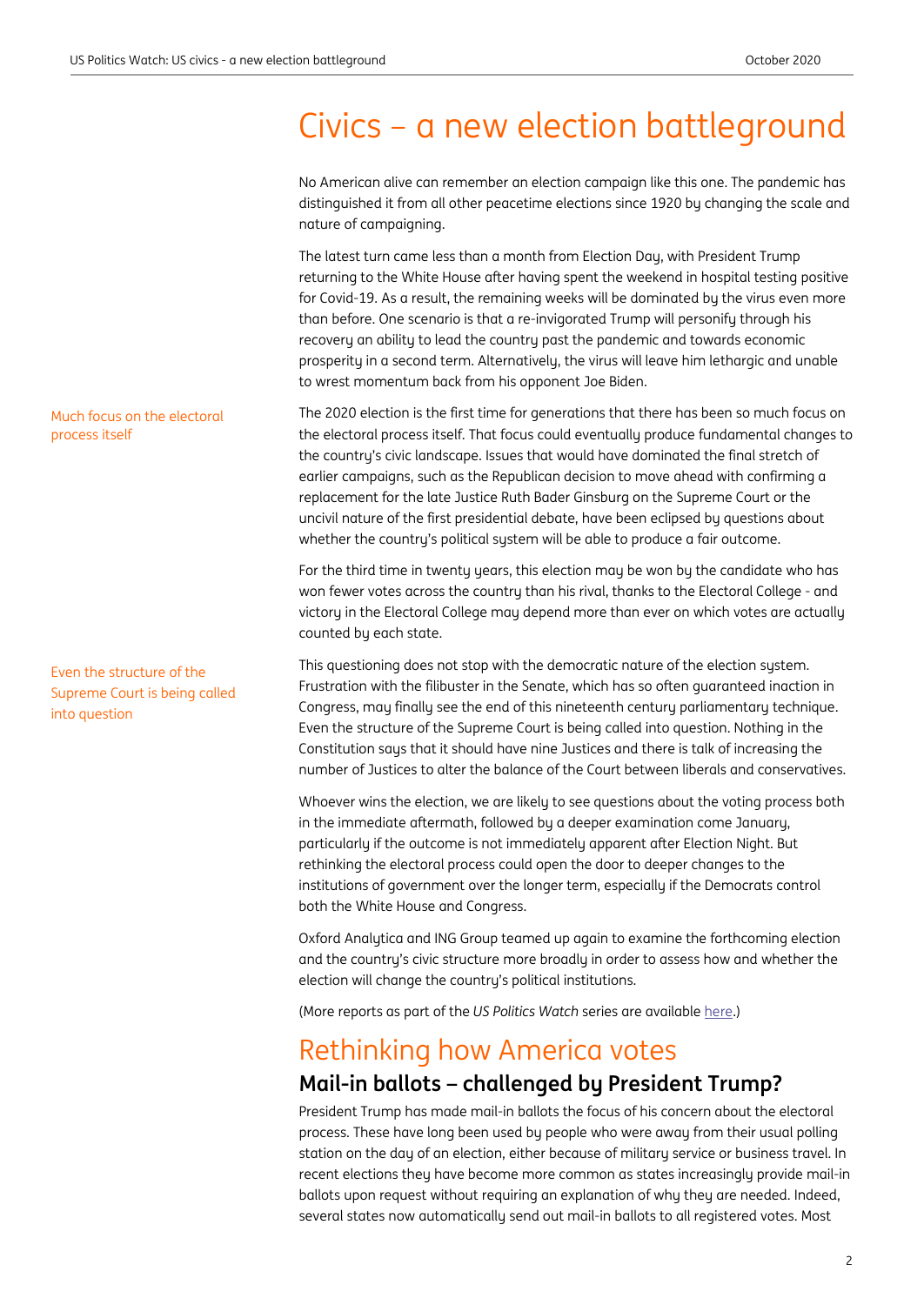states send out absentee ballots between 45 and 30 days before Election Day, and these can be returned weeks before the campaign is over.

In the 2018 mid-term elections, one in four voters mailed in their ballot rather than voting in person at a polling station. The proportion of mail-in ballots is expected to be significantly larger this year, and the overall volume of votes will also be higher because this is a presidential election. Due to the Covid-19 pandemic, most states have expanded their mail-in or absentee ballot programs so that registered voters need not go out to their polling locations but can request ballots be sent to them in the mail. They return them the same way, using a signed and sealed envelope that is placed within a larger envelope. In this election, 84% of those eligible to vote will have the option to do by mail without having to give any reason as to why they cannot do so in person.

President Trump has repeatedly asserted that voting by mail poses a significant risk of fraud, while also suggesting that the US Postal Service is vulnerable to interference and will be unable to cope with the volume of postal ballots. Although no evidence has been produced to substantiate these concerns, the President has succeeded in sowing doubt about the integrity of a means of voting that many people will use as a result of the pandemic.

*"Another aspect of mail-in voting that has received less attention is that it lessens the impact of developments in the last weeks of the campaign"*

Another aspect of mail-in voting that has received less attention is that it lessens the impact of developments in the last weeks of the campaign, when many voters will already have committed themselves. With two million ballots already cast by the end of September, the impact of a late-breaking

surprise such as President Trump's experience with Covid-19 would be muted.

But mail-in votes need to be counted, which raises questions about whether they were placed in the secure second envelope, had the required signature correctly added, and were clearly completed. Different counties in each state can have differing procedures for deciding which votes are acceptable, and in a close election these will inevitably trigger lawsuits. An effort to standardise the availability and counting of mail-in ballots is likely after this election, regardless of the outcome, especially if challenges to the counting of mail-in ballots substantially delays final certification of the result.

#### **Disputed outcome?**

Most elections pass with little controversy. With the exception of 2000, when recounts in Florida extended into December, the races are decided on Election Night, and the losing candidate calls the winner to concede.

The 2020 elections may be different. The sheer number of mail-in ballots expected in this election could extend counting by days or weeks. The result of a primary election for a House seat in New York City this summer took more than six weeks to determine due to legal battles over which mail-in ballots should be counted. Because vote totals may not be immediately available in swing states, there could be a large number of electoral votes outstanding by the next morning. As polling data suggests that a majority of mailed-in ballots are likely to come from Democratic voters, a Republican lead on election night could become a Democratic victory once these votes are counted. Equally, a state that counts its mail-in ballots before election day and releases those results as the polls close may see an early Democratic lead overturned.

If President Trump disputes the results of the election, or if he prematurely declares victory on election night before all the votes are counted, it is uncertain what the political consequences would be. A recent exercise with political professionals about a contested election played out numerous scenarios of varying plausibility, most of which

President Trump has repeatedly asserted that voting by mail poses a significant risk of fraud

Different counties in each state can have differing procedures for deciding which votes are

acceptable

#### The 2020 elections may be different

A Republican lead on election night could become a Democratic victory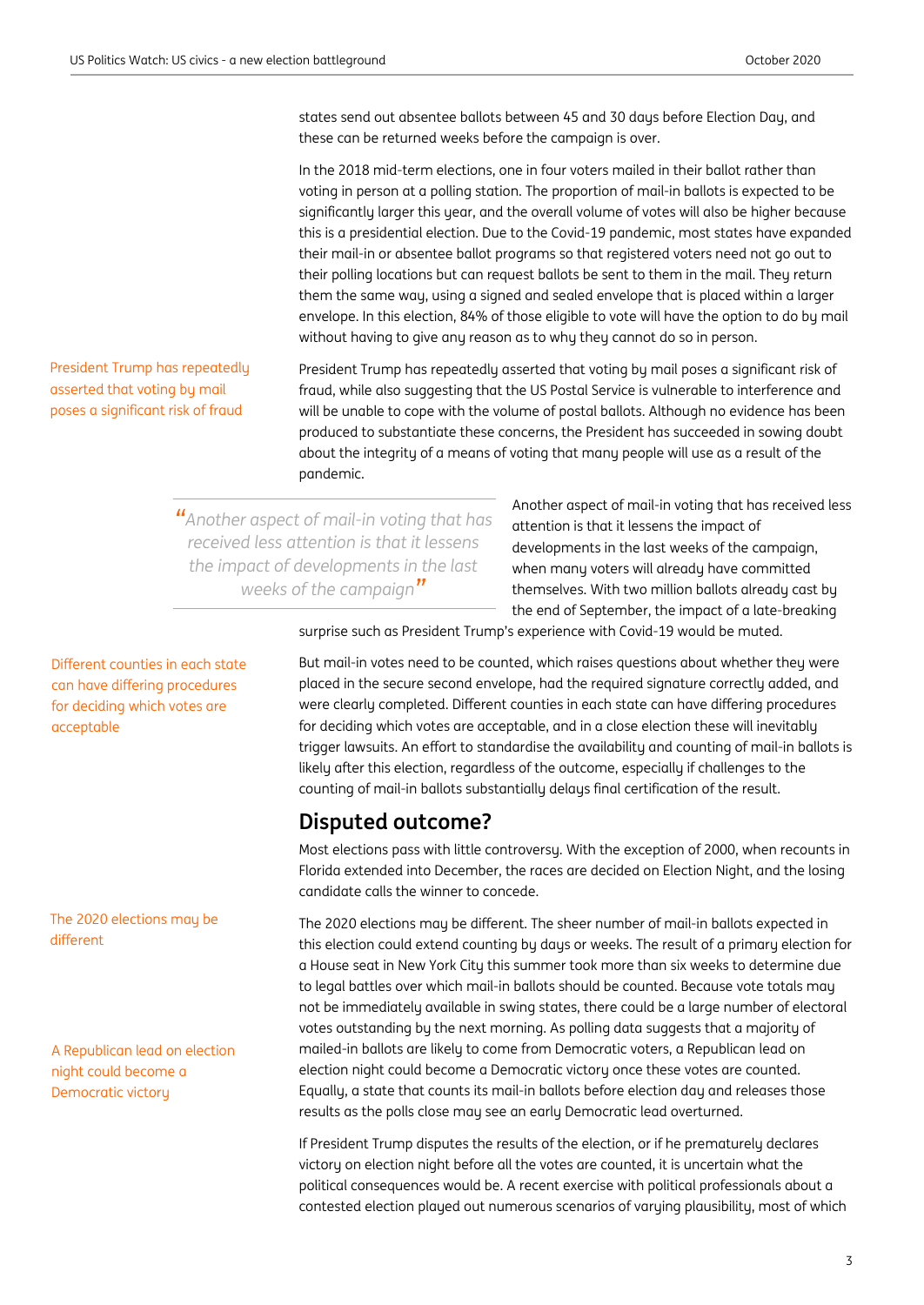included a lengthy legal battle prior to a final result. In 2000, the result of the presidential election was effectively determined by the Chief Justice of the Supreme Court.

Protests by his supporters could turn violent for a short while

In the absence of a clear victory for President Trump, the most likely outcome is that he claims that he has not really lost because the election was rigged, but then leaves office. Protests by his supporters could turn violent for a short while, but the longer-lasting consequence may be a hardening of the Trump base against a Biden presidency that encourages Republican obstruction in Congress. The result would be more gridlock.

### **Supreme Court conundrum**

The death of Justice Ruth Bader Ginsburg came just as the presidential campaign was entering its final lap. The Republican-controlled Senate appears set to reverse the precedent it set in 2016 when it refused to confirm a new justice during an election, a move that was itself a reverse of the previous precedent of much longer standing, namely that the election year was no obstacle to choosing a justice. The text of the US Constitution does not rule on the matter.

*"Despite the limited time available, they will try to confirm the nominee before the election, to aid their electoral chances and avoid further controversy"*

Despite the limited time available, they will try to confirm the nominee before the election, to aid their electoral chances and avoid further controversy. The prize for doing is a Supreme Court with six conservative-leaning Justices who would influence the US legal landscape for years. Democratic

Democratic bitterness cannot be overstated

bitterness cannot be overstated: A Republican Senate majority that refused to consider a Democratic nominee in March 2016 on the grounds that it was too close to that year's presidential election are now seeking to confirm their own candidate, Amy Coney Barrett, just weeks or even days before this year's vote.

Were former Vice President Joe Biden to win the presidency and his party also take the Senate this year, there will be a strong temptation to offset the Coney Barrett nomination by expanding the Court from nine seats to eleven and then filling the two new seats with justices confirmed by a Democratic Senate. This has not been done for 150 years but would only require an amendment to the Judiciary Act of 1869, which established the current number of Justices at nine.

# Possible changes ahead

# **Should there still be an Electoral College?**

The US presidential election is not a single national election. It is instead a series of 51 state-level winner-take-all elections (including Washington, DC). This is why presidential elections can be won by the candidate with fewer individual ballots in the country overall, as was the case in 2000 and again in 2016. Were this to happen in 2020, it would mean that half the presidential elections in the 21<sup>st</sup> century would have been won by the candidate with fewer votes. This is made possible by the Electoral College, sometimes described as the 'appendix' of the body politic.

The US presidential election is not a single national election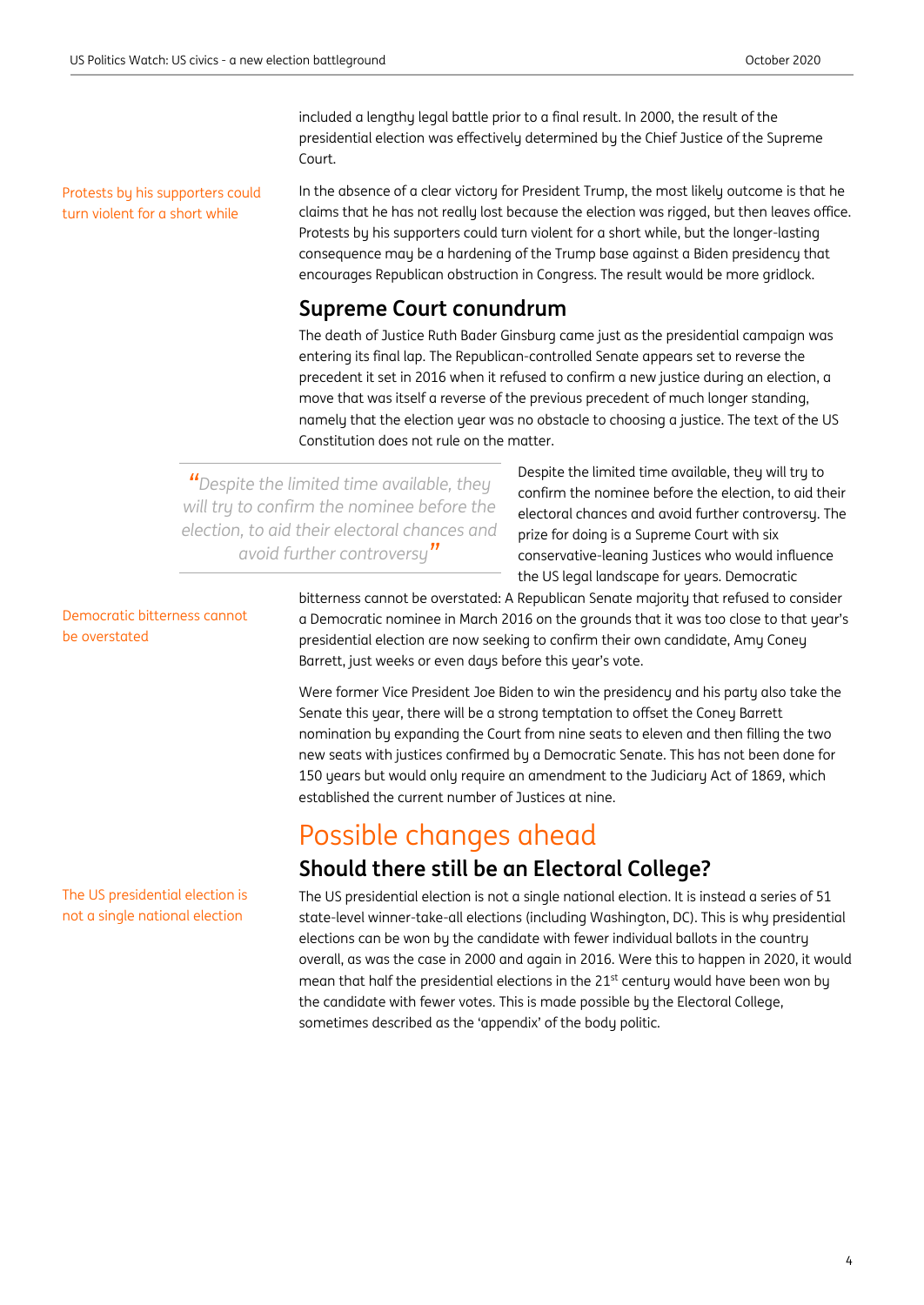

**Figure 1. Presidential election outcome, 2016** 

Source: Media reports, Associated Press

The Electoral College was originally designed to address the challenges of holding a national election in a pre-industrial age. At the Constitutional Convention in 1787, it was assumed that the country was too large to stage a nationwide election for a single office. Therefore, states would choose 'electors', distinguished men usually drawn from the state legislature who could be relied on to represent the interests of their area, who would meet in the state capital to consider the merits of the candidates before casting votes on behalf of their state in a national body known the Electoral College.

*"the path to the White House still does not involve winning the majority of ballots cast"*

As a result, the path to the White House still does not involve winning the majority of ballots cast, but instead depends on winning the most votes in the Electoral College. Each state has the same number of votes as it has Senators and

Representatives in Congress: the smallest states have three votes (reflecting two senators and a Representative) while California, the country's most populous state, currently has the most with 55. Today, a candidate must win at least 270 votes out of a total of 538.

Over the last two hundred years, this has largely been a quirk of American democracy rather than a problem as, until 2000, the winner of the popular vote also won the Electoral College vote in every election except 1876. However, in 2000 and 2016 the results diverged, with George W. Bush and then Donald Trump winning the presidency despite receiving fewer votes than their opponents – In Trump's case nearly three million fewer. In 2020, this could happen again. A quirk of American democracy

> This creates two other sources of distortion. First, Electoral College votes do not reflect the electorate equally. California has 720,000 residents for each of its 55 votes, while the largely rural Wyoming has only 193,000 for each of its three votes. Second, the election is decided not by the votes in all states, but by those that have significant numbers of Electoral College votes and in which the race to win those votes is tight. These are "swing" states; in 2020 the most important swing states are Wisconsin, Arizona, Pennsylvania, and Florida.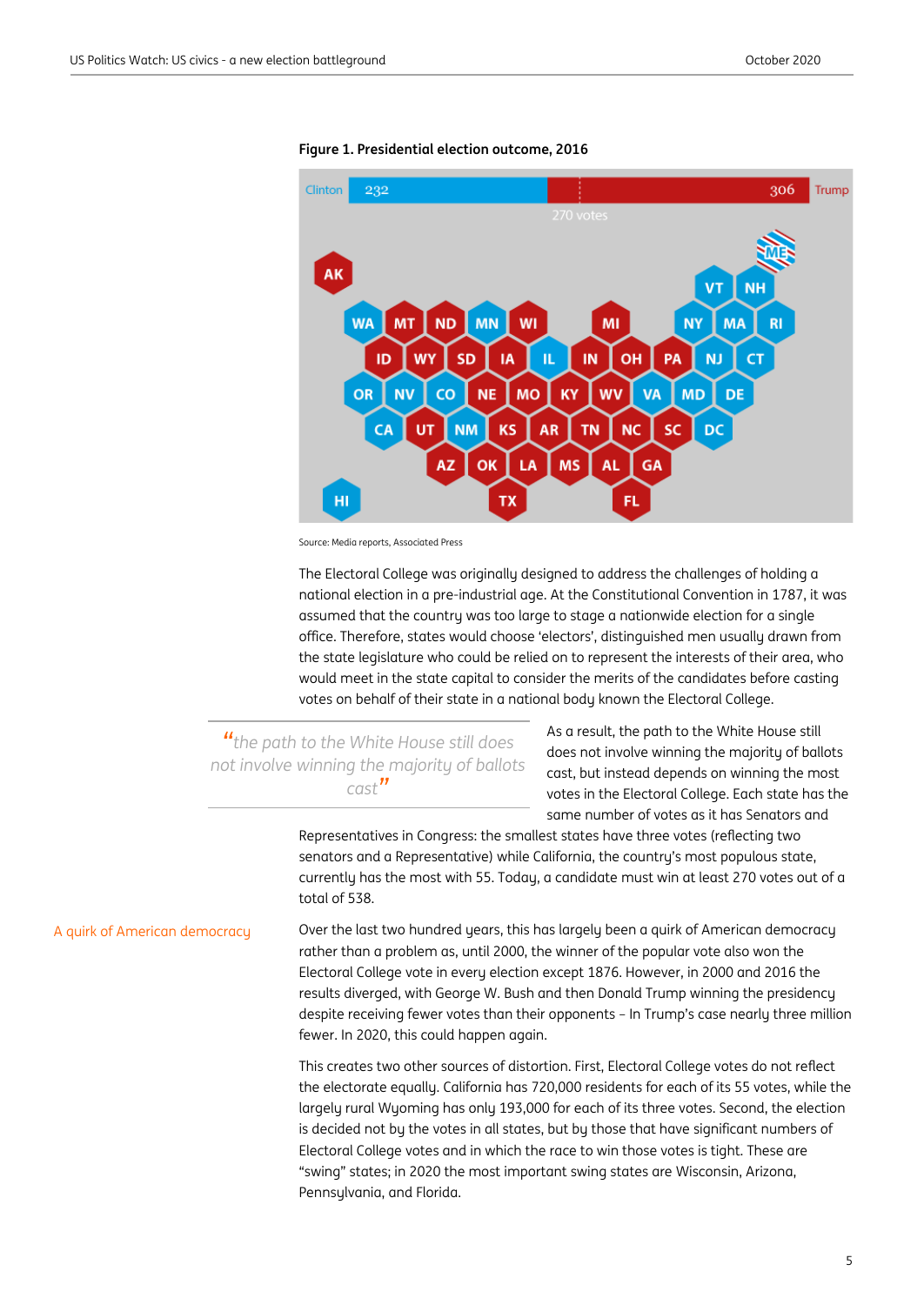#### *Democrats end Electoral College advantage for Republicans*

The Electoral College came close to abolition in 1970 and there is now renewed pressure to end its role. The difficulty in doing so lies in the partisan advantage that the Electoral College currently gives to Republicans by favouring small rural states, and the party is not willing to abandon this. Therefore, the most likely route to the abolition of the Electoral College is if it begins to favour Democrats rather than Republicans. Democrats are already on record as opposing the Electoral College, but Republicans would then have a reason to oppose it as well.

This scenario is most likely to emerge if Texas flips from Republican to Democrat. If Texas did so, and especially if Arizona followed a similar path, then the Democrats could win presidential contests even while losing most other swing states.



#### **Figure 2. Possible future Electoral College under continued partisan realignment**

Source: 270TOWIN

# Changing Congress

The legislative branch is the most powerful in the US government, with authority over the structuring, financing, and policy direction of the executive branch. Yet the obstacles to the exercise of that authority are substantial because of the multiple collective action problems arising from deep partisan divisions and ideological polarization.

In recent years we have seen the withering of Congressional muscle, from its refusal and/or inability to conduct effective oversight of executive agencies, to failing to pass new legislation and a heightened reliance upon judicial policymaking – passing laws that are worded so that the courts are required to define exactly what they mean.

### **Does the filibuster have a future?**

While wholesale institutional reforms are unlikely to emerge in the immediate aftermath of the 2020 election, if it results in Democrats controlling both the White House and the Senate then a change to the filibuster process is possible and even likely. Originally a device that required a Senator to continue speaking for hours on end to 'talk out' the time available for consideration of a piece of legislation and so prevent it from coming to a vote, today merely the threat of doing so is enough to doom a bill. As it requires 60 votes to overturn a filibuster, it effectively ensures that 60 votes are needed for a bill to pass if deployed.

We have seen the withering of Congressional muscle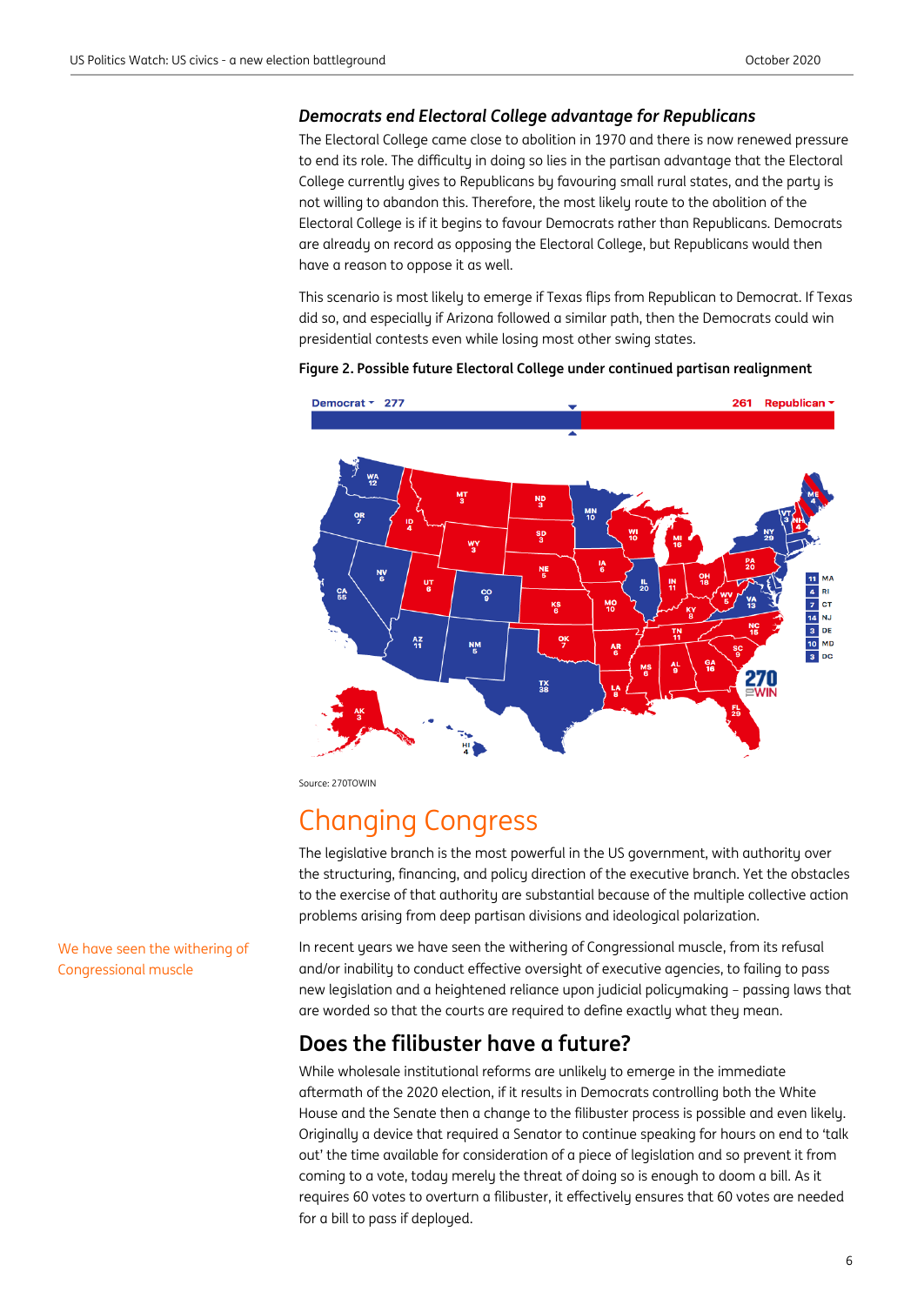After the Republicans raised its use from occasional to routine during the Obama administration, the Democrats seem finally ready to end the practice if the election enables them to do so.

With President Obama leading this campaign, Democrats argue that there is no mention of the filibuster in the Constitution, that its use has been heavily expanded in recent years, and that it now acts as an anti-democratic obstacle to governance. While the filibuster blocks both Republicans and Democrats from passing legislation with simple majorities in the Senate, it affects Democrats more, since they have a longer policy list that requires legislation.

*"If the filibuster were to be eliminated, it would likely happen in the first few days of the new legislative session"*

If the filibuster were to be eliminated, it would likely happen in the first few days of the new legislative session, when the Senate drafts its rules. If the filibuster is not immediately eliminated, then the only way to pass

legislation by a simple majority is to use a reconciliation bill. This is a process restricted to matters that affect the budget. This means that, for example, it could not be used to pass immigration reform, but it could be used to pass a tax cut (as it was in 2017). The Senate parliamentarian, a non-elected official, decides whether any particular policy item has enough of a budgetary impact to be included in a reconciliation bill.

Relying on reconciliation would prevent much of the Democratic agenda from being passed in the Senate, which leads to the conclusion that Democrats are highly likely to try to eliminate the filibuster if they win control of both the Senate and White House in November.

# Judiciary – the Supreme Court fight

### **From Court to final policy arena**

The Supreme Court has the ability to review all laws passed by Congress and deem them unconstitutional, although only if a law has been challenged in the court system and appealed up to the Court. While this does not frequently happen (most laws are passed unchallenged), for highly contentious issues it has become more frequent in recent years. The Affordable Care Act of 2010 (ACA or 'Obamacare') was upheld by the Supreme Court in a decision that was seen as "saving" the law - in a sense that was less about its legality than the political calculations of Chief Justice John Roberts.

Control of the Court has in the course of the last century rightly come to be regarded as vital to advancing a legislative agenda. If Biden wins and the Democrats control Congress, it can be assumed that most major pieces of legislation will be challenged in federal court by Republican state Attorneys General as unconstitutional.

# **Battle for the majority**

For this reason, control of the nine-Justice Court has emerged in recent years as another pivotal battle in US politics. The fundamental assumption of Presidents who nominate individuals to the Court and of Senators who vote to confirm those appointments is that Republican-appointed Justices will usually adopt Republican positions on cases before the Court, and that Democrat-appointed Justices will adopt Democrat positions.

This is not always the case; a high-profile case concerning Trump's tax returns was decided by a majority of 7 to 2. However, many cases are decided on 5-4 lines, as happened for the ACA. This makes party control of the majority, and the position of the presumed "swing justice" fundamental.

Democrats are highly likely to try to eliminate the filibuster

Another pivotal battle in US politics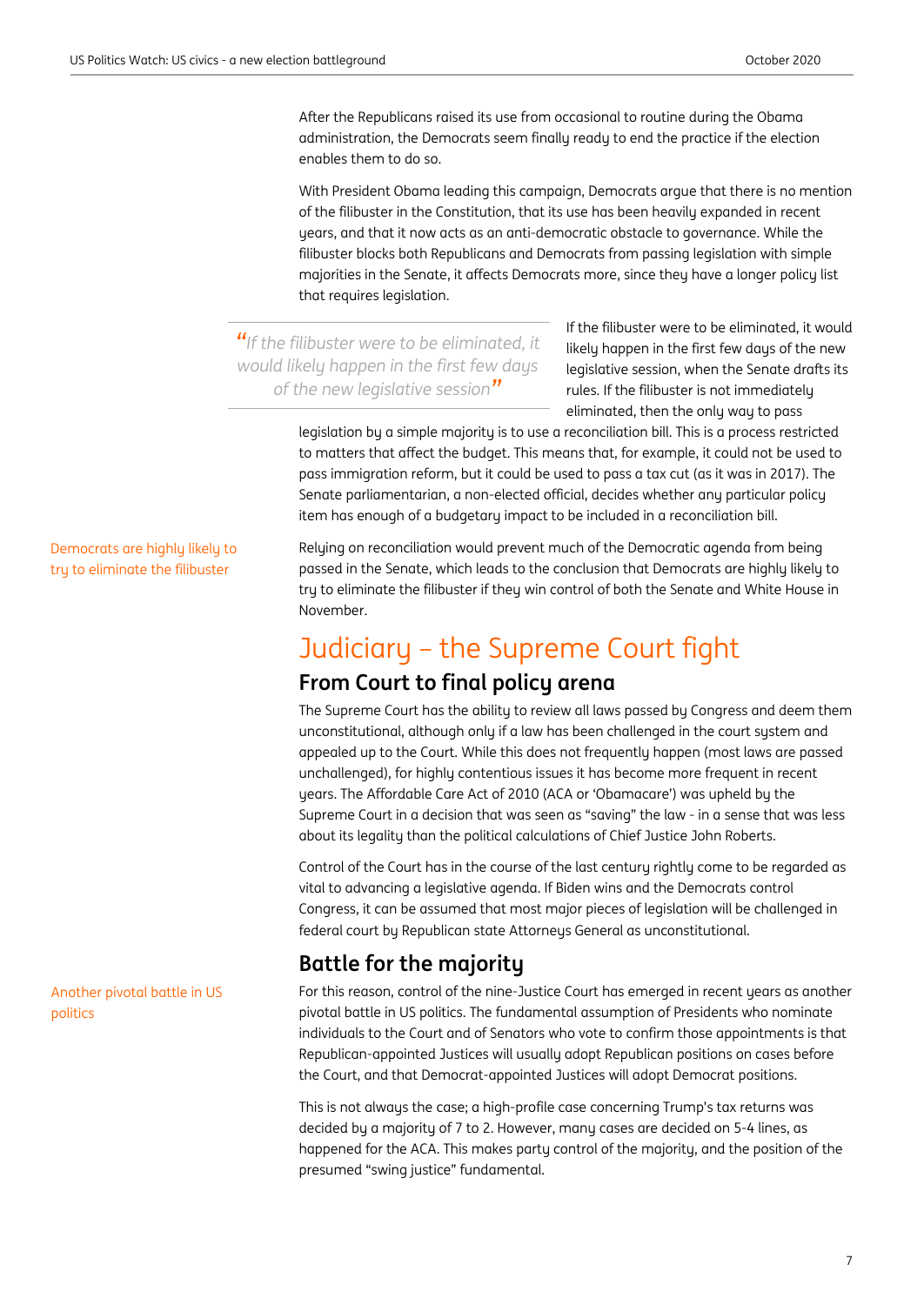### **Legitimacy in question**

*"A conservative Court could weaken or even strike down major Biden initiatives"* A conservative Court could weaken or even strike down major Biden initiatives. While the Court system is supposed to act as a check on the other two branches, the Constitution did not intend for

the Court to act as an effective veto on legislation simply because of policy disagreements. A Court that regularly overrules the other two branches on routine legislation could trigger a constitutional crisis.

In fact, that crisis may already be here.

In February 2016, following the death of Justice Antonin Scalia, the Republican-held Senate refused to consider Obama's nominee for a seat in the final year of his presidency. The Senate majority then argued that it was too close to the November election to do so and established a "rule" to give legitimacy to the principle. With Ginsburg's death, despite being far closer to the election, many of those same Republican Senators are now vowing to confirm President Trump's nominee. While there are arguments being made about why the rule from 2016 does not apply, the real reason is clear. In 2016, Republican Senators had the political power to deny a nominee put forward by a Democratic President; in 2020, they have the votes to confirm a nomination made by a President of their own party.

This calls into question existing Constitutional understandings. The Supreme Court receives its democratic legitimacy from its justices being selected by the elected President and confirmed by the elected Senate. But if the Senate can block justices from a President of the opposing party, then vacancies may go unfilled when the President and Senate are held by opposing parties. This calls into question existing Constitutional understandings

> With existing demographic and partisan trends, it is possible to see Democrats win the next three Presidential elections and Republicans hold onto the Senate throughout. In that case, would any nominee be chosen? What would happen if three justices died and the Court lacked a quorum? The Constitution is unclear.

# **Might the Democrats pack the Court?**

The most visible potential reform is for the Court to be expanded to include more justices. Democratic Presidential candidate Pete Buttigieg had called for a larger Court with fixed terms as part of his platform, which could further (if differently) politicize the Court.

This would be a major break in the traditions of US politics. "Packing the court" was attempted by President Franklin D. Roosevelt at the height of his political strength and was a failure. A major reform of the Supreme Court is a heavy legislative lift.

# Fifty-two stars: What next?

Perhaps the most long-lasting reforms possible in 2021 and beyond would be the addition of new states. There are more than 3.5 million US citizens and nationals living in the five US territories (American Samoa, Guam, the Northern Mariana Islands, Puerto Rico and the US Virgin Islands) and another 700,000 in Washington, DC. None of them have representation in Congress.

That may change. A bill to introduce Washington, DC, as the 51st state passed the House of Representatives this year and appears to have the support of the entire Democratic Party. There is also pressure to offer Puerto Rico statehood. This would create four new senators and probably five new representatives.

A major break in the traditions of US politics

The addition of new states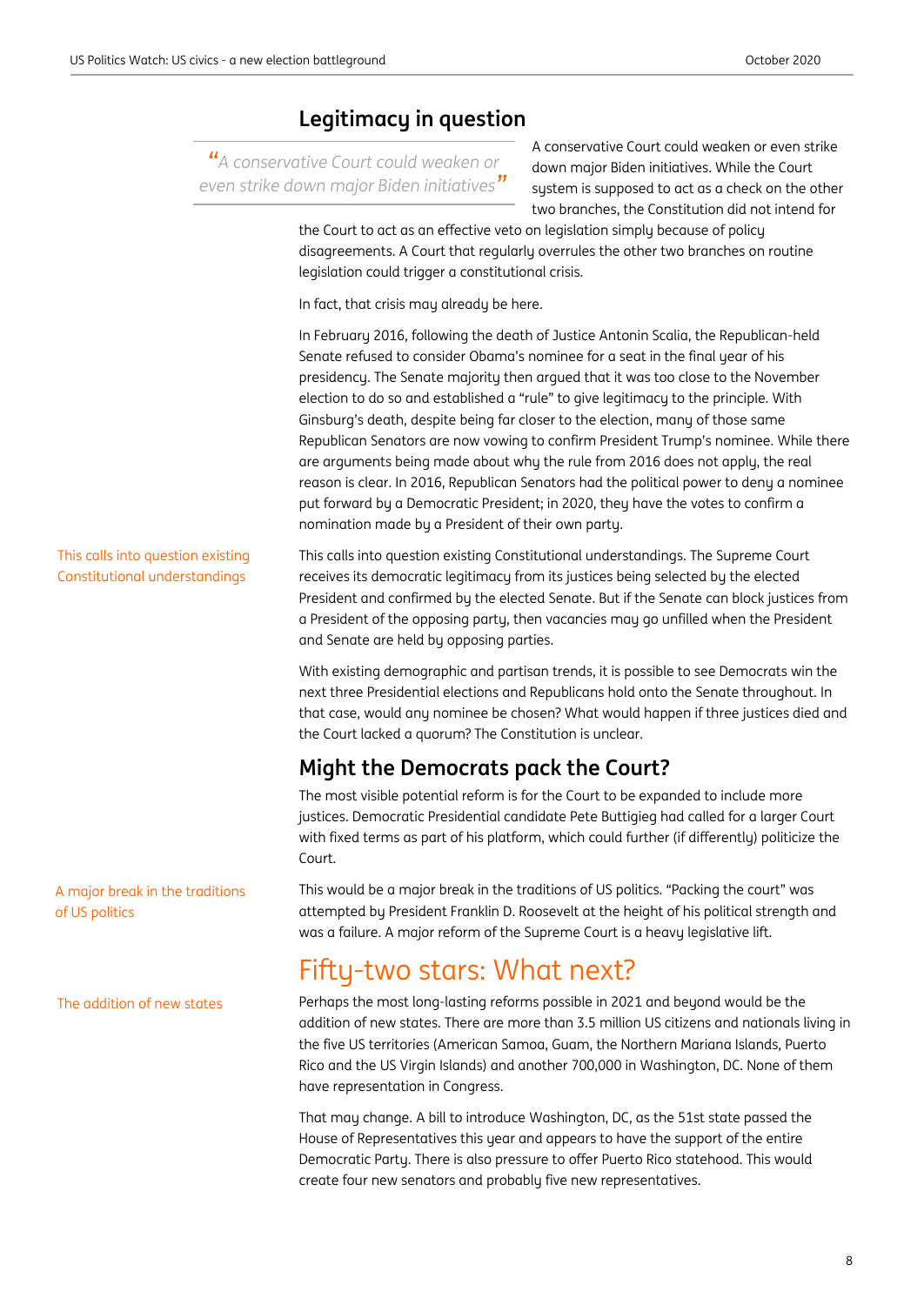This would mitigate somewhat the bias in the Senate towards rural states with populations that are older and less ethnically diverse than states with large urban and suburban populations. However, it would not entirely eliminate that bias, nor fix the disproportionate influence of small states in the Senate. This could be addressed by breaking up large states such as California, Texas, Florida, and New York into multiple states. However, such divisions have only happened once in the country's history, when West Virginia separated from Virginia during the Civil War, and is highly unlikely to occur soon. Of all the possible reforms in US politics, this is the least probable.

# Civics in 2021 – an end to gridlock?

Legislation flows from politics, and politics is constrained by the institutional apparatus within which it takes place. With the current partisan alignment, those institutions give an advantage to the Republican Party. The tipping point in the Electoral College is about three percentage points to the right of the country as a whole; the tipping point in the Senate is about six percentage points; and the Supreme Court will soon have a conservative majority that could last for another two decades.

This institutional arrangement may soon change

However, this institutional arrangement may soon change.

If Trump wins re-election, we can expect that more rules will be created to further the Republican advantage, such as greater restrictions on mail-in ballots, voter registration, and ballot access. The Electoral College, Supreme Court, and Senate would remain the same.

If Trump loses and disputes the results, the political consequences would be uncertain. He would most likely leave office after a protracted legal battle around which ballots should or should not be counted, but an electoral system that is no longer able to provide a clear and timely result will be widely questioned.

If Biden wins and the Democratic Party wins the Senate, then there will be moves to change the institutions to tip the balance more towards the Democrats. The filibuster will almost certainly end, the Supreme Court may be expanded, and new states may be added to the Union.

All this would mean that Democratic legislation will face fewer institutional obstacles to implementation. One result will be less of the gridlock that dominated Washington in the 2010s. This in turn would open the door both to more significant changes in policy and in the dynamics of future elections.

Any of these changes would alter America's civic institutions as we now know them. To make these changes would be a bold step and a signal that any return to a more bipartisan approach to politics is unlikely.

#### **Mark Cliffe**

Global Head of the New Horizons Hub [mark.cliffe@ing.com](mailto:mark.cliffe@ing.com) +44 20 7767 6283

#### **James Knightley**

Chief International Economist [james.knightley@ing.com](mailto:james.knightley@ing.com) +1 646 424 8618

**Amalia Khachatryan** 

Deputy Director of Advisory, Oxford Analytica akhachatryan@oxford-analytica.com +44 1865 261 600